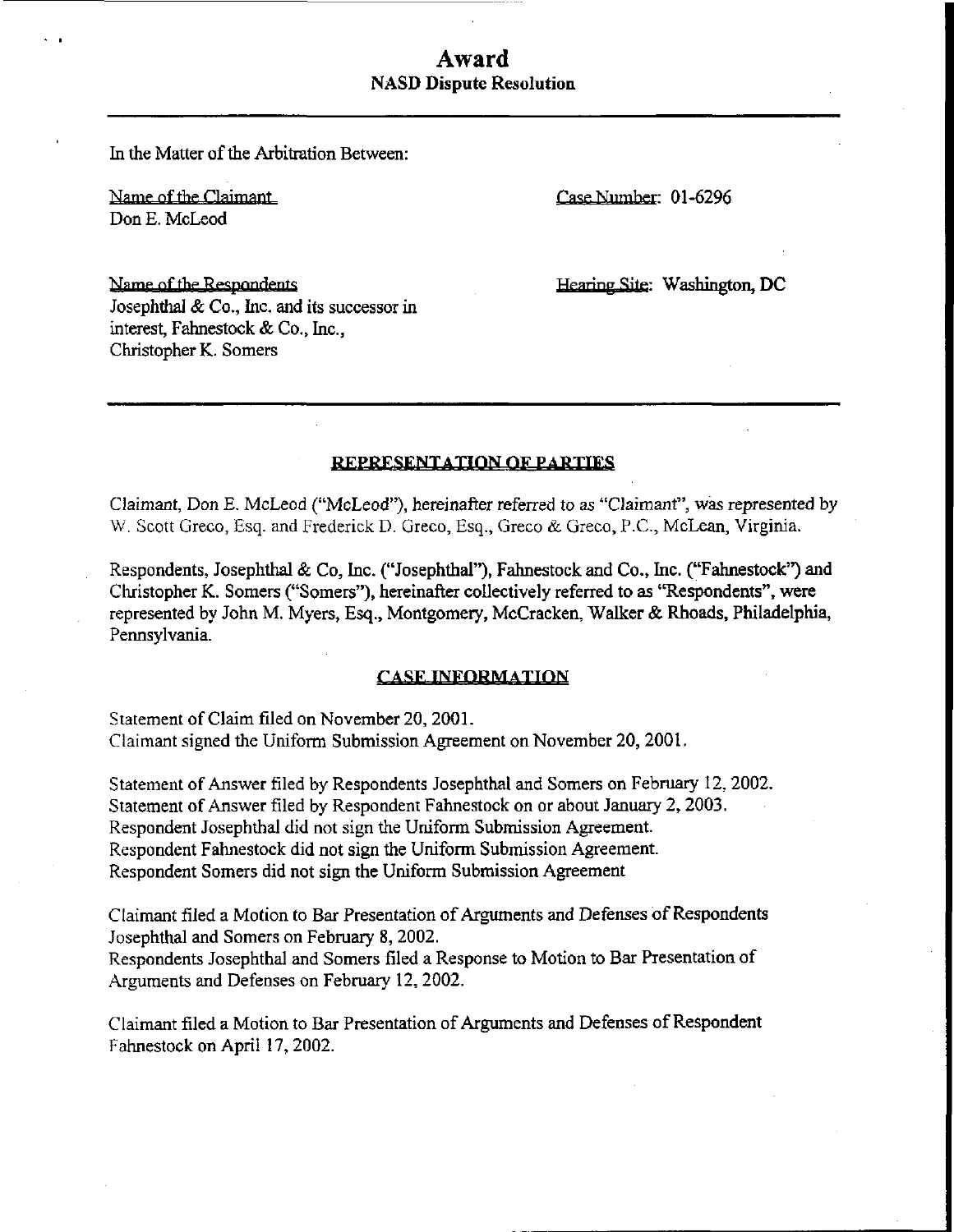NASD Dispute Resolution Arbitration No. 01-6296 Award Page 2

# **CASE SUMMARY**

Claimant asserted the following causes of action, among others: unauthorized trading; breach of fiduciary duty; securities fraud; unsuitability; negligence; and, churning. These causes of action related to the purchase and sale of the stock of Critical Path and 1-2 Technologies.

Unless specifically admitted in its Answer, Respondents Josephthal and Somers denied the allegations made in the Statement of Claim and asserted the following defenses: failure to state a claim upon which relief can be granted; assumption of risk; estoppel; laches; failure to plead fraud with particularity; and, ratification.

Respondent Fahnestock adopted the Answer of Respondents Josephthal and Somers.

### **RELIEF REQUESTED**

Claimant requested:

Compensatory Damages  $$ 1,003,725.20$ Punitive Damages S 2,000,000.00 Interest amount unspecified Attorneys' Fees amount unspecified Other Costs amount unspecified

Respondents requested that the Panel deny the claims in their entirety and assess the costs and expenses of the proceeding against Claimant.

# OTHER ISSUES CONSIDERED AND DECIDED

Claimant's Motions to Bar Presentation of Arguments and Defenses were denied.

Respondents did not file with NASD Dispute Resolution a properly executed submission to arbitration but are required to submit to arbitration pursuant to the Code of Arbitration Procedure (the "Code") and, having answered the claim, appeared and testified at the hearing, are bound by the determination of the Panel on all issues submitted.

The parties have agreed that the Award in this matter may be executed in counterpart copies or that a handwritten, signed award may be entered.

### **AWARD**

After considering the pleadings, the testimony and evidence presented at the hearing, the Panel has decided in full and final resolution of the issues submitted for determination as follows:

1. Respondents are jointly and severally liable to Claimant and shall pay him the sum of \$1,003,725.20 in compensatory damages plus simple interest at the rate of 6% per annum from July 18, 2000 until payment in full of this Award;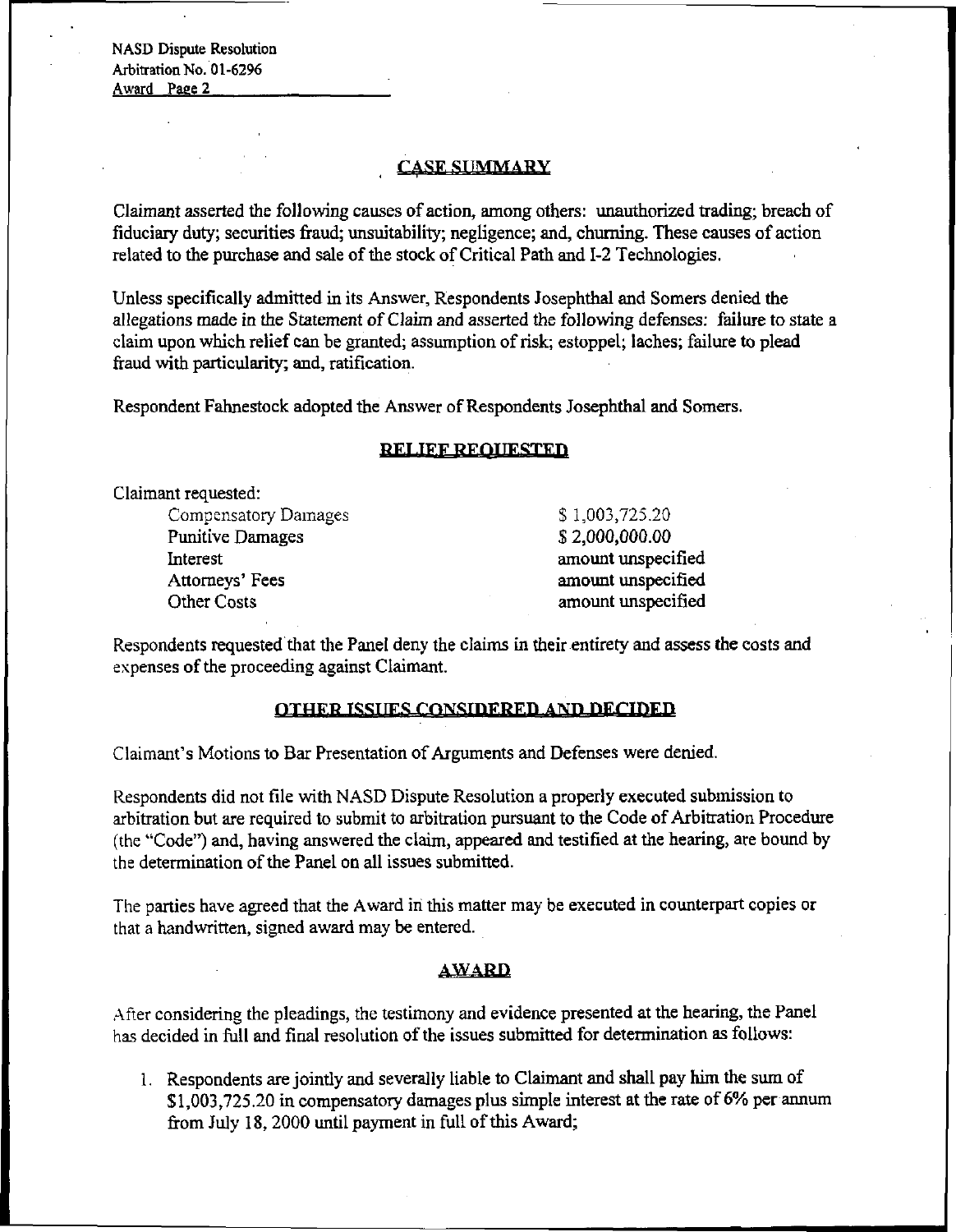- 2. Respondents are jointly and severally liable to Claimant and shall pay him the sum of \$1,300,000.00 in punitive damages, pursuant to Virginia common law which allows punitive damages "where there is misconduct or malice, or such recklessness or negligence as evinces a conscious disregard of the rights of others...." Diaz Vicente v Obenauer, 736 F. Supp. 679, 695 (E.D. Va. 1990);
- 3. Respondents are jointly and severally liable to Claimant and shall pay him the sum of \$774,863.00 in attorneys' fees pursuant to the Virginia Securities Act, Va. Code § 13.0- 522;
- 4. Respondents are jointly and severally liable to Claimant and shall pay him the sum of \$500.00 as reimbursement of his filing fee;
- 5. The parties shall bear their respective costs, except as to costs addressed above and Fees specifically addressed below; and,
- 6. Any and all relief not specifically addressed herein is denied in its entirety.

#### **FFFS**

Pursuant to the Code, the following fees are assessed:

## Filing Fees

NASD Dispute Resolution will retain or collect the non-refundable filing fees for each claim: Initial claim filing fee  $= $$  500.00

### Member Fees

Member fees are assessed to each member firm that is a party in these proceedings or to the member firms that employed the associated person at the time of the events giving rise to the dispute. Accordingly, Josephthal & Co., Inc. and Fahnestock & Co., Inc. are parties.

| Josephthal & Co., Inc.  |        |                 |
|-------------------------|--------|-----------------|
| Member surcharge        |        | $=$ \$2,800.00  |
| Pre-hearing process fee | $=$ S  | 750.00          |
| Hearing process fee     |        | $=$ \$ 5,000.00 |
| Fahnestock & Co., Inc.  |        |                 |
|                         |        |                 |
|                         |        |                 |
| Member surcharge        |        | $=$ \$ 2,800.00 |
| Pre-hearing process fee | $=$ \$ | 750.00          |

# Forum Fees and Assessments

The Panel has assessed forum fees for each session conducted. A session is any meeting between the parties and the arbitrator(s), including a pre-hearing conference with the arbitrator(s), that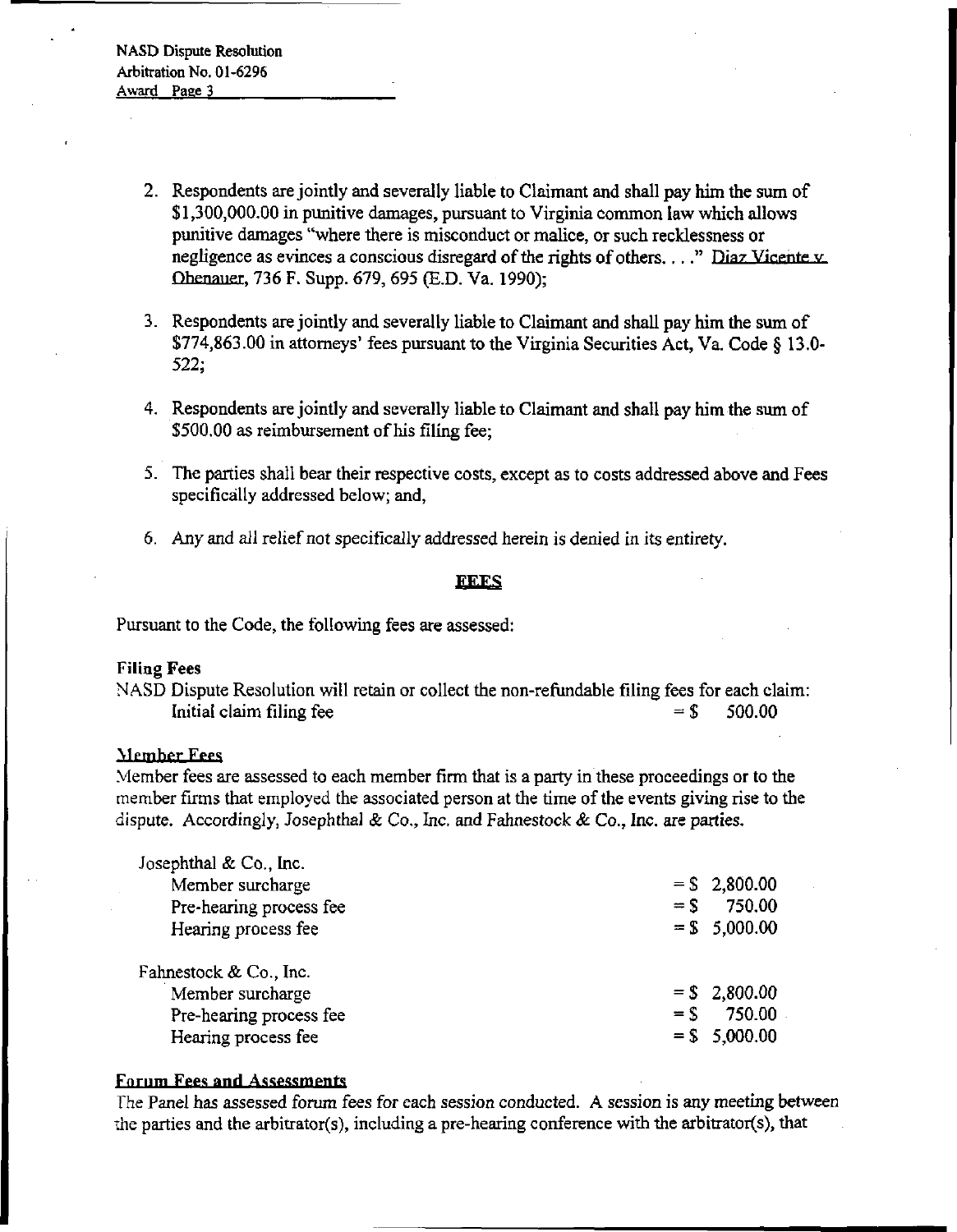NASD Dispute Resolution Arbitration No. 01-6296 Award Page 4

lasts four (4) hours or less. Fees associated with these proceedings are:

| One (1) Pre-hearing session with Panel $@$ \$ 1,200.00 | $= $1,200.00$                |            |                  |
|--------------------------------------------------------|------------------------------|------------|------------------|
| Pre-hearing conference:                                | September 23, 2002 1 session |            |                  |
| Nine (9) Hearing sessions $\omega$ \$ 1,200.00         | $=$ \$10,800.00              |            |                  |
| Hearing Dates:                                         | January 28, 2003             | 2 sessions |                  |
|                                                        | January 29, 2003             | 3 sessions |                  |
|                                                        | January 30, 2003             | 2 sessions |                  |
|                                                        | February 3, 2003             | 2 sessions |                  |
| Total Forum Fees                                       |                              |            | $=$ \$ 12,000.00 |

The Panel has assessed \$ 12,000.00 of the forum fees joint and severally to Respondents.

# Fee Summary

| Fee Summary                                        |                   |                  |
|----------------------------------------------------|-------------------|------------------|
| Claimant is assessed:                              |                   |                  |
| Initial Filing Fee                                 | $=$ S             | 500.00           |
| <b>Total Fees</b>                                  | $=$ \$            | 500.00           |
| Less payments                                      |                   | $=$ \$ 1.800.00  |
| <b>Refund Due Claimant</b>                         |                   | $=$ \$ 1,300.00  |
| 2. Respondent Josephthal is assessed:              |                   |                  |
|                                                    |                   | $=$ \$ 8,550.00  |
| <b>Total Fees</b>                                  |                   | $=$ \$ 8,550.00  |
| Less payments                                      |                   | $=$ \$ \$550.00  |
| Balance Due NASD Dispute Resolution                | $=$ \$            | 0.00             |
| 3. Respondent Fahnestock is assessed:              |                   |                  |
| Member Fees                                        |                   | $=$ \$ $8.55000$ |
| <b>Total Fees</b>                                  |                   | $=$ \$ 8,550.00  |
| Less payments                                      |                   | $=$ \$ 8.550.00  |
| Balance Due NASD Dispute Resolution                | $=$ \$            | 0.00             |
| 4. Respondents are jointly and severally assessed: |                   |                  |
| Forum Fees                                         |                   | $=$ \$ 12,000.00 |
| <b>Total Fees</b>                                  |                   | $=$ \$12,000.00  |
| Less Payments                                      | $=$ $\mathcal{S}$ | 0.00             |
| Balance Due NASD Dispute Resolution                |                   | $=$ \$12,000.00  |

All balances are payable to NASD Dispute Resolution and are due upon receipt pursuant to Rule  $10330(g)$  of the Code.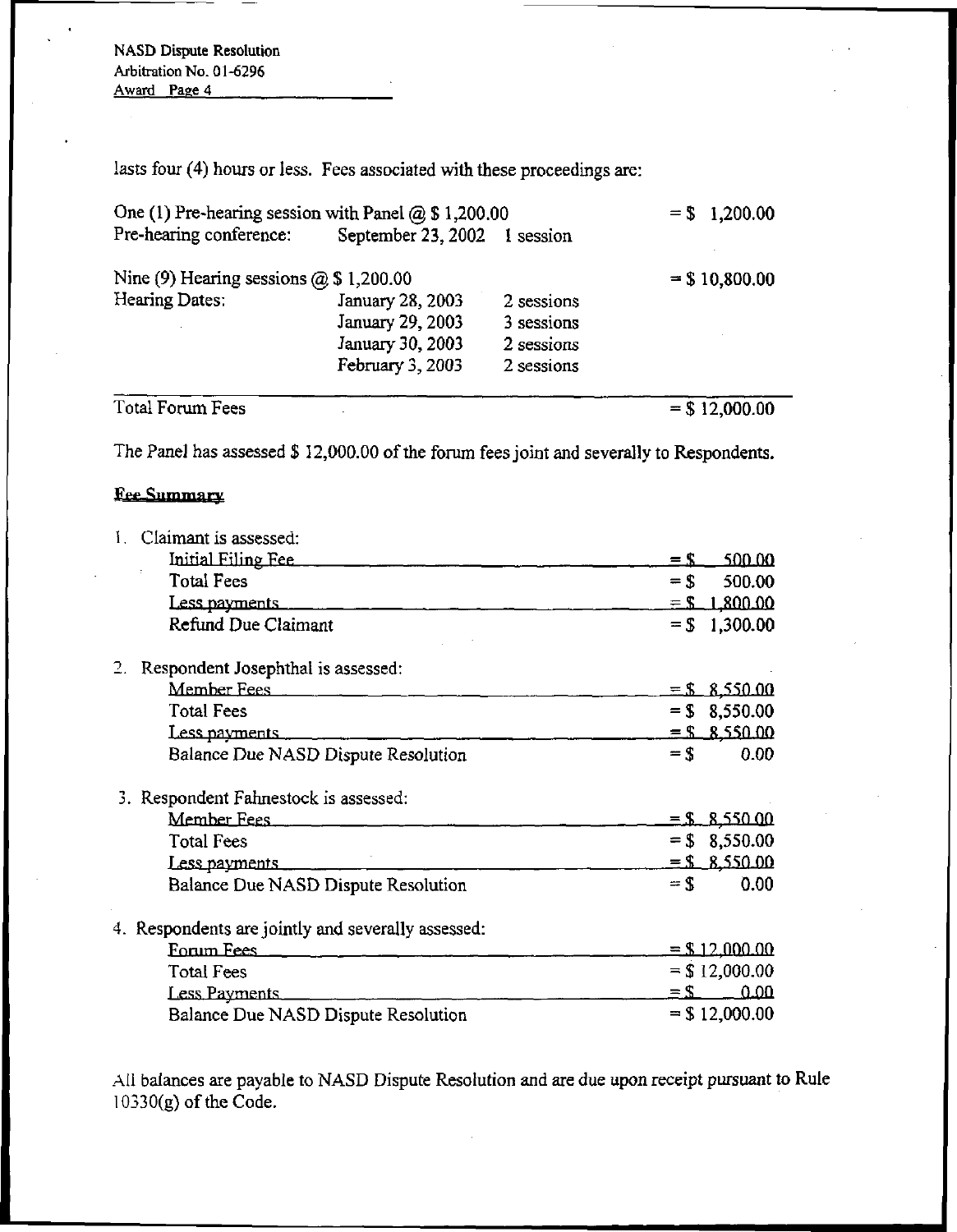:f-I4-Q3 . 04:59pffl FroBrtWSU UI3WIM:  $\star$  v and anyway  $\star$  - $\epsilon$ Arhi<del>ad</del>oa Nc. 01-6296 A vard Page 5

# ARRITRATION PANEL

Staci Williams Disne S. Odd 'Patricia J. Randolph

- Public Arbitrator, Chairperson
- Public Arbitrator., Panelist

CUZTI COTOBOL

Non-Public Arbitrator, Panelist

# Concurring Arbitrators' Signatures

Williams Public Arbitrator, Chairperson

3 Date |

Diane S. Gold Public Arbitrator, Panelist Signature Date

?:aricia J. Randolph Non-Public Arbitrator, Panelist Signarure Date

March 17, 2003.

Date of Service (For NASD Dispute Resolution office use only)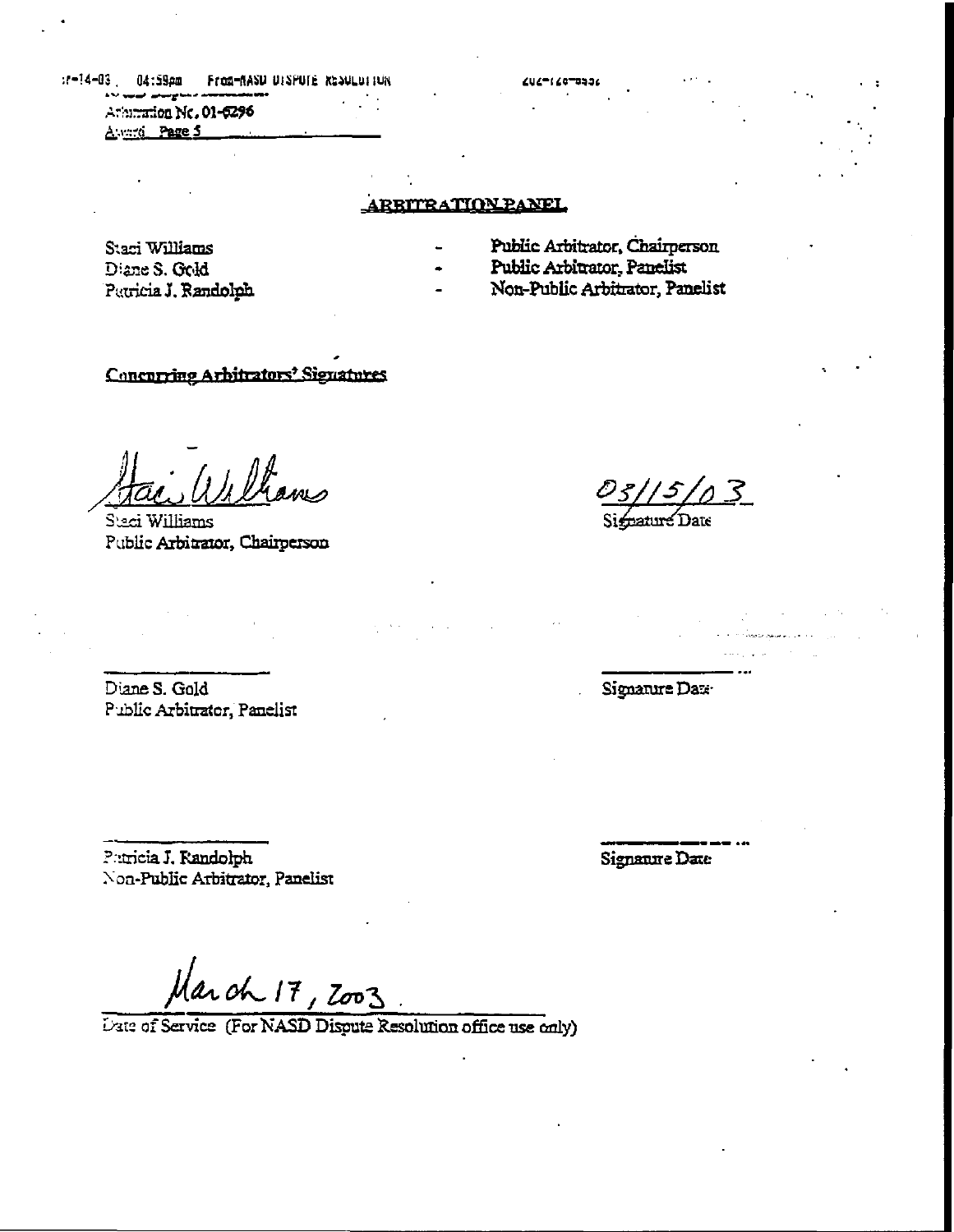Arbitration No. 01-6296 Award Page 5

### ARRITRATION PANEL

Staci Williams Diane S, Gold I'atricia J. Randolph

- Public Arbitraior, Chairperson
- Public Arbitrator, Panelist
- Non-Public Arbitrator, Panelist

Concurring Arbitrators' Signatures

Staci Williams Public Arbitrator, Chairperson

Diane S. Geld l\*ublic Arbitrator, Panelist

Signature Date

<u>ی</u>

Signature Date

Pamela J. Randolph Non-Public Arbitrator, Panelist Signature Date

17

Pate of Service (For NASD Dispute Resolution office use only)